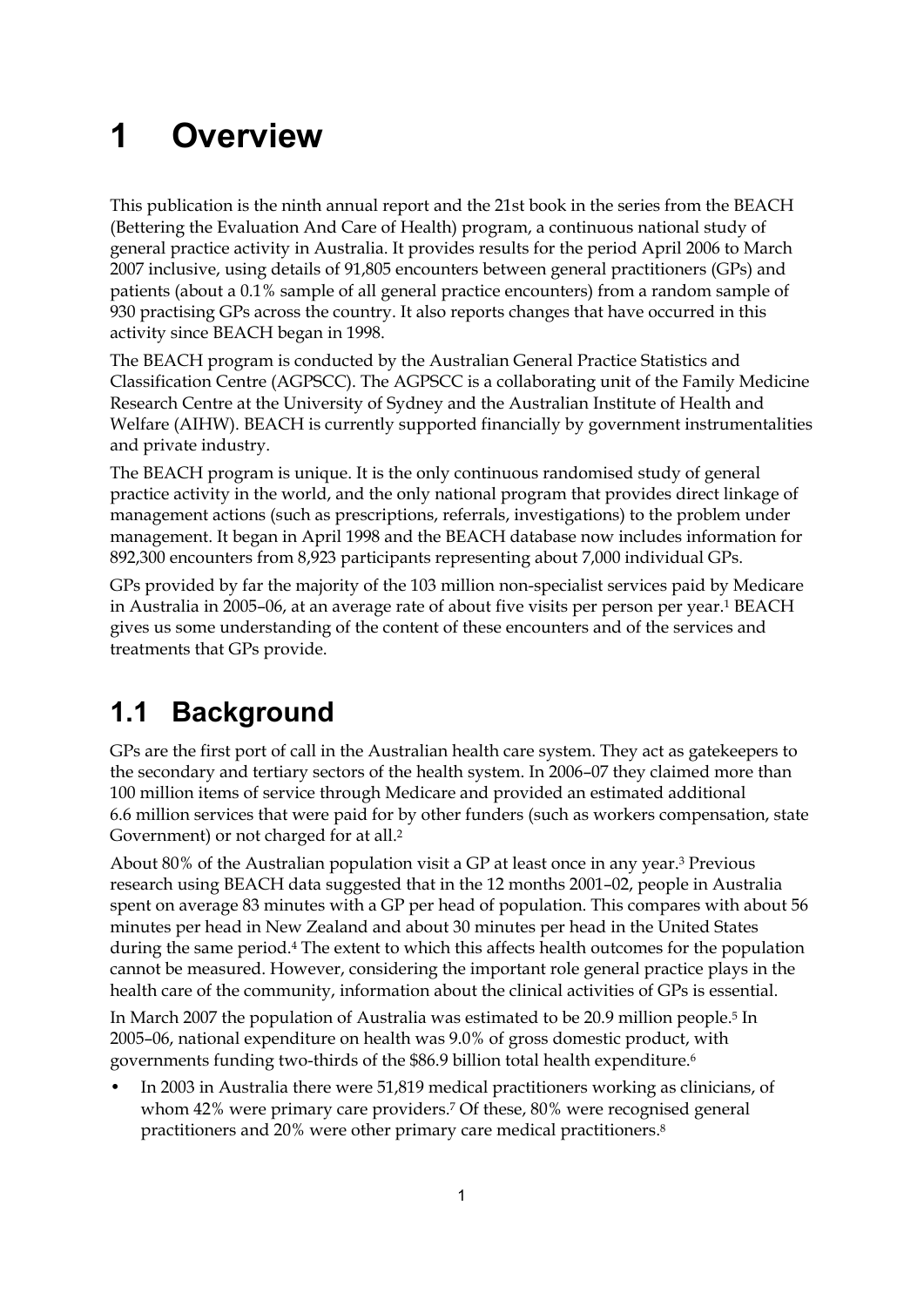- There were 110 practising primary care practitioners per 100,000 people in Australia in 2003. Together they made up 100 full-time equivalents (based on a 45-hour working week) per 100,000 population.7
- By far the majority of visits to GPs are funded through the Commonwealth Medicare Benefits Schedule (MBS).
- In the 2006–07 financial year, there were about 103 million general practice services paid through Medicare at an average of 5 GP services per person.<sup>1</sup> This equates with approximately 280,000 services per day, every day of the year.1
- In 2005 the primary cost to Medicare for GP items was over \$4 billion.<sup>9</sup> Up-to-date estimates of secondary costs generated by GPs could not be located.

# **1.2 The BEACH program**

In summary, the BEACH program is a continuous national study of general practice activity in Australia. It uses details of about 100,000 encounters between GPs and patients (about a 0.1% sample of all general practice encounters) from a random sample of approximately 1,000 recognised practising GPs from across the country. A full description of the BEACH methods is provided in Chapter 2 of this report.

A random sample of GPs who claimed at least 375 general practice Medicare items of service in the previous 3 months is regularly drawn from Medicare Australia data by the Primary Care Division of the Australian Government Department of Health and Ageing (DoHA). GPs are approached by letter and followed up by telephone recruitment. Each participating GP completes details for 100 consecutive GP–patient encounters on structured paper encounter forms (Appendix 1). They each also provide information about themselves and their major practice (Appendix 2).

## **Aims**

The BEACH program has three main aims:

- to provide a reliable and valid data collection process for general practice which is responsive to the ever-changing needs of information users
- to establish an ongoing database of GP–patient encounter information
- to assess patient risk factors and health states, and the relationship these factors have with health service activity.

### **Current status of BEACH**

BEACH began in April 1998 and is now in its 10th year. The database for the first 9 years includes data for approximately 900,000 GP–patient encounters from almost 9,000 participating GPs. Each year the AGPSCC publishes an annual report of BEACH results through the AIHW. This publication reports results from the previous BEACH data year (April 2006 to March 2007) on a national basis to provide an overview of general practice activity.

Other reports use the database for secondary analyses of a selected topic or for a specific research question. Recent examples are a comparative study of general practice activity in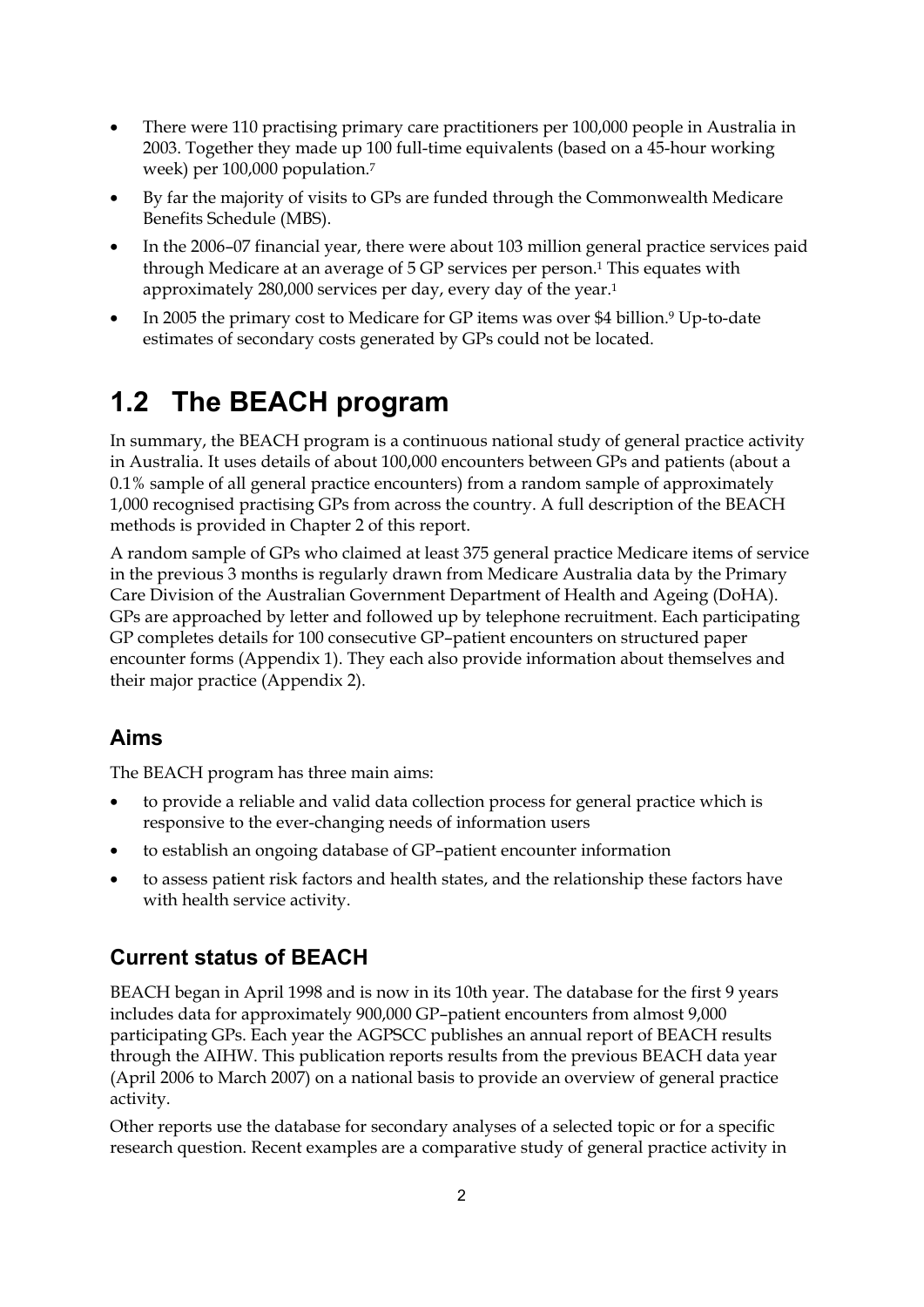each of the states and territories of Australia<sup>10</sup>, a comparative study of activity in rural and metropolitan areas of Australia11, and a report of more than 100 BEACH substudies (including abstracts of results and the research tools).12 These and other BEACH reports can be downloaded from <www.fmrc.org.au/publications/> (go to Books—General Practice Series) or from <www.aihw.gov.au/publications/index.cfm/criteria//subject/19>.

## **Access to BEACH data**

Different bundles of BEACH data are available to the general public, to BEACH participating organisations, and to other organisations and researchers.

### **Public domain**

This annual publication provides a comprehensive view of general practice activity in Australia. The BEACH program has generated many papers on a wide range of topics in journals and professional magazines. Appendix 3 lists all published material from BEACH, see <www.aihw.gov.au/publications/index.cfm>.

Since April 1998, a section on the bottom of each encounter form has been used to investigate aspects of patient health or health care delivery not covered by general practice consultationbased information. These additional substudies are referred to as SAND (Supplementary Analysis of Nominated Data). The SAND methods are described Section 2.5.

A recently published report *Patient-based substudies from BEACH: abstracts and research tools 1999–2006* provides details of more than 100 SAND substudies conducted in the BEACH program. Abstracts and research tools for substudies conducted in 2006–07 that were not included in that report are presented in Chapter 16. The subjects covered in the abstracts from the 2006–07 BEACH year are listed in Table 16.1 with the sample size for each topic.

Abstracts of results for all SAND substudies are also available on the FMRC's website <www.fmrc.org.au/publications/SAND\_abstracts.htm>.

### **Participating organisations**

Organisations providing funding for the BEACH program receive summary reports of the encounter data quarterly and standard reports about their subjects of interest. Participating organisations also have direct access to straightforward analyses on any selected problem, medication, pathology or imaging test through an interactive web server. All data made available to participating organisations is further 'de-identified'. Patient data are not identifiable, but are further stripped of date of birth (replaced with age in years and months) and postcode of residence (replaced with state and area type). GP characteristics data are only provided in the form of grouped output (for example GPs aged less than 35 years) to any external organisation.

### **External purchasers of standard reports**

Non-contributing organisations may purchase standard reports or other ad hoc analyses. Charges are available on request. The AGPSCC should be contacted for further information. Contact details are provided at the front of this publication.

Analysis of the BEACH data is a complex task. The AGPSCC has designed standard reports that cover most aspects of a subject under investigation. Examples of a problem-based standard report (subject: ischaemic heart disease in patients aged 45 years or more), a group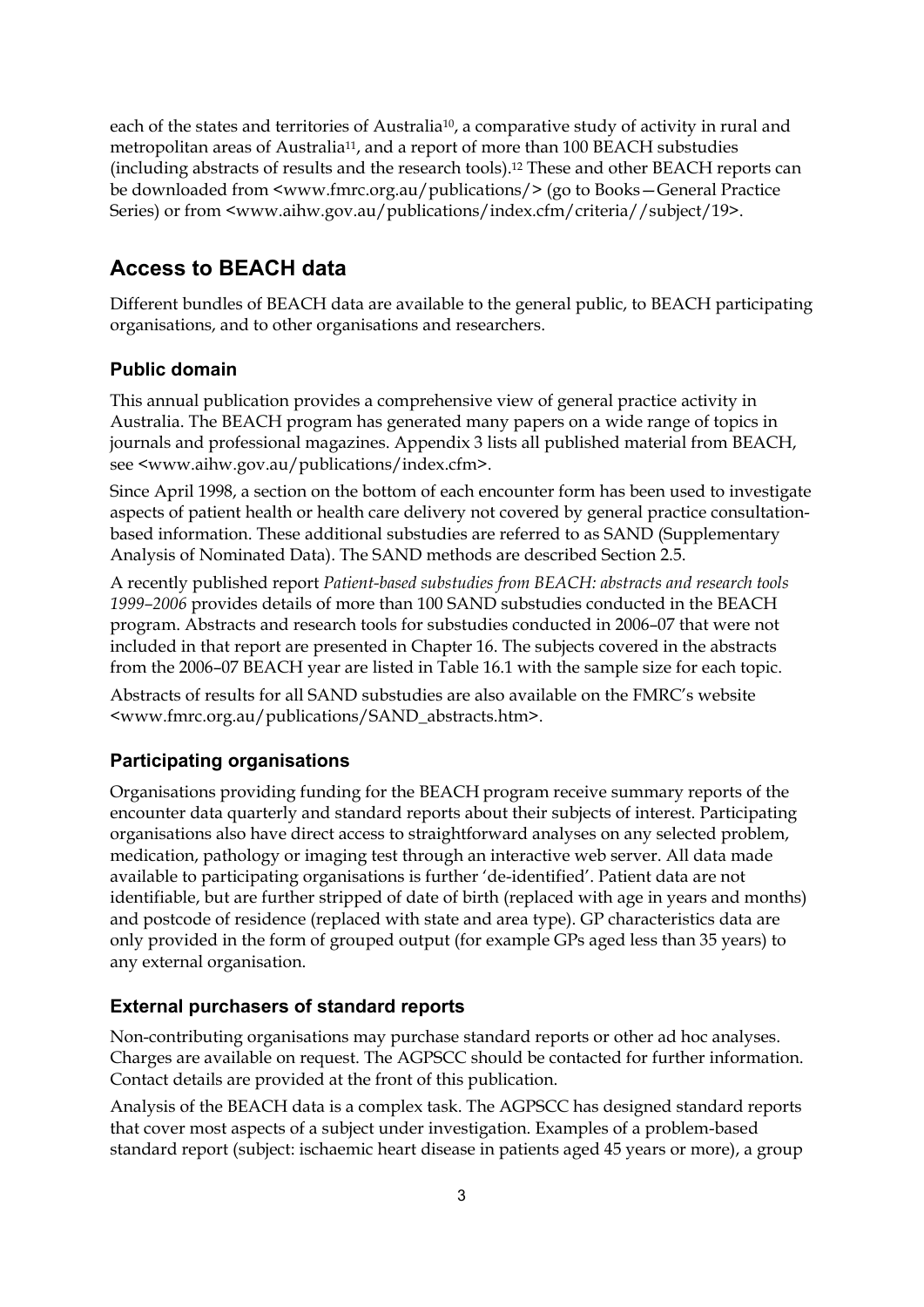report (subject: female patients aged 15–24 years) and a pharmacological-based standard report (subject: allopurinol) for a single year's data are available on <www.fmrc.org.au/purchase.htm>.

Standard reports are available for selected groups of patients (for example children aged less than 15 years, or all women with a cardiovascular problem, or all patients residing in New South Wales), or a for a specific non-pharmacological management action, over any selected data period.

Individual data analyses can be conducted where the specific research question is not adequately answered through standard reports.

## **1.3 Future options for national representative data collection from general practice**

The BEACH program is currently a paper-based data collection program. It is labourintensive for the GPs and for secondary data entry by the research team. Further, the introduction of practice nurse item numbers and the growing role and number of practice nurses in general practice means that some of the work undertaken by GPs in the past will increasingly be transferred to practice nurses who are not completing BEACH forms. The AGPSCC believes that a move to national electronic data collection systems that draw data from both GPs and practice nurses will be essential in the future.

### **Requirements for electronic data collection**

The structure of electronic clinical systems varies, as do the coding and classification systems used in each. National electronic data collection will require:

• **the development and full adoption of a standardised minimum data set** 

 During 2005 we developed a minimum data set for the Electronic Communication Working Group of the General Practice Computing Group. The project was conducted under the auspices of the the Royal Australian College of General Practitioners (RACGP) with funding from DoHA. This was one of a series of projects designed to improve interoperability of GP computer systems and to improve communication between systems by standardising data elements and database systems.

 This project developed a minimum set of data items necessary for reporting from GP computer systems. The data items were derived from established reporting data sets used in general practice in Australia including the Australian Childhood Immunisation Register, the Enhanced Divisional Quality Use of Medicines Program, BEACH and the Cardiab data sets. Although these data items were derived from reporting sets, all the data items have relevance to the clinical activities of GPs. After consultation it was decided to format the minimum data set in the National e-Health Transition Authority's (NeHTA) format to facilitate use in other related projects. Research was undertaken to elicit standardised data definitions based on commonly used definitions relevant in the context of general practice.

 The final minimum data set comprises 90 data elements and includes data groups of logically associated items and a linkage diagram to specify required linkages between data items. The report 'General practice EHR and data query minimum data set' is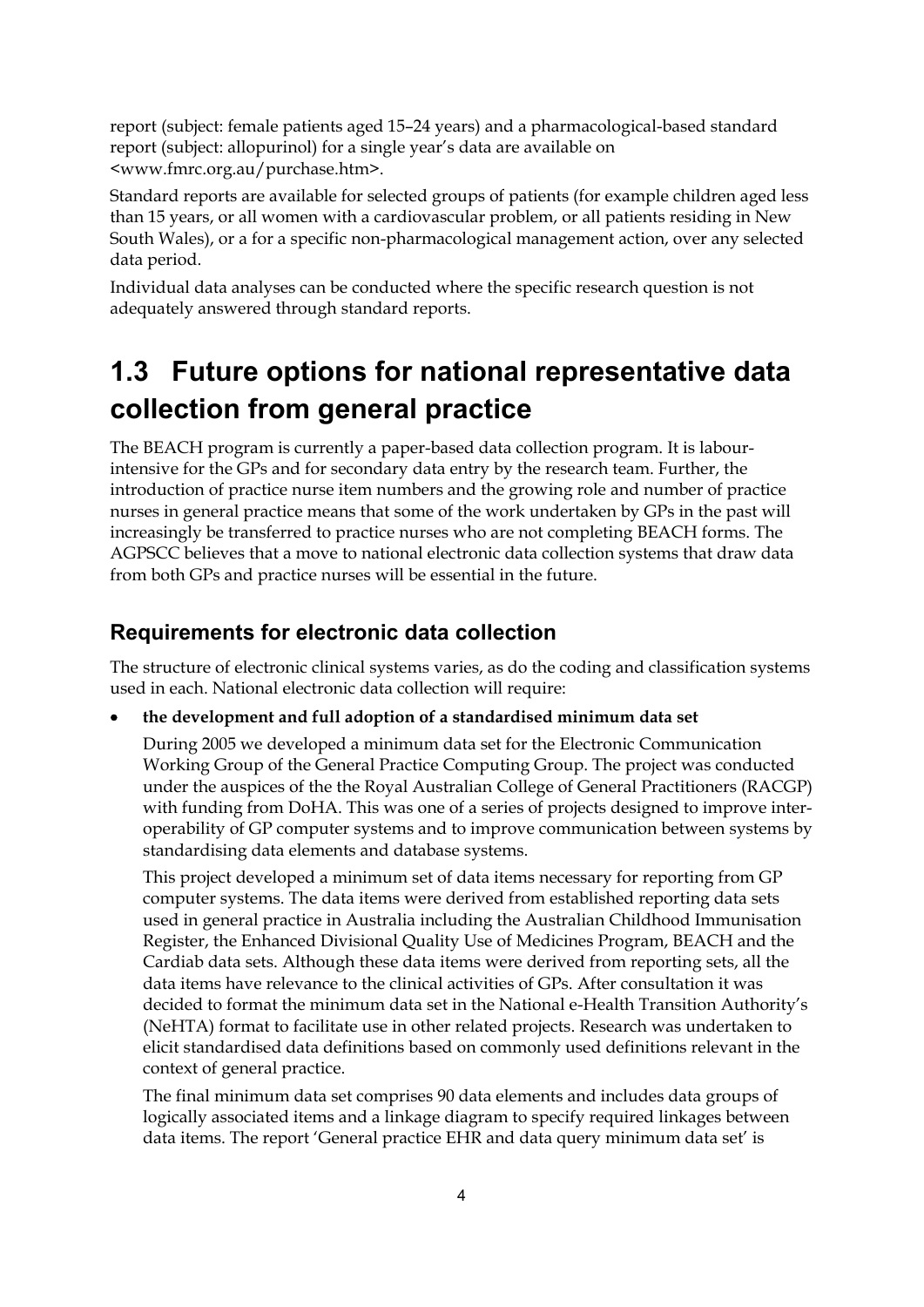available on the web at <www.gpcg.org.au/index.php?option*=*com\_content&task=view &id=41&Itemid=54>.

 The AGPSCC believes that the work already done on this minimum data set is extremely valuable and that the investment should be built on. The minimum data set would provide an excellent platform for standardising the data set available in every software system, to provide standard electronic data reporting to national data collection programs.

 However, the minimum data set has not been incorporated into GP software and it appears unlikely to be adopted unless adequate incentives are in place.

#### • **the adoption of standard coding and classification systems in all GP electronic clinical systems and uniform application of these within the clinical software**

 Currently there are about 12 software providers in Australia with finished product clinical systems being used in general practice that utilise the ICPC-2 PLUS13, an interface terminology classified to the International Classification of Primary Care (Version 2) (ICPC-2). ICPC-2 PLUS allows speedy classification of 'problems managed' data (and, in some systems, presenting symptoms) to the international standard for classification of data collected in general practice, ICPC-2.14 This is the same coding and classification system used in BEACH (see Section 5.8 Classification of data). However, the major software provider in Australia does not use ICPC-2 for the classification of any data.

 ICPC-2 and the PLUS terminology can be used for many other aspects of the patient record, including clinical treatments (such as counselling), diagnostic and therapeutic procedures, referrals, and pathology and imaging tests ordered. Generally, the software providers do not offer or do not encourage their use for these data.

 The Systematized Nomenclature of Medicine Clinical Terms (SNOMED CT)15, the preeminent clinical terminology, has been identified by NeHTA as the preferred national terminology for Australia. SNOMED CT remains freely available for e-health software developers to use in their Australian products, under NeHTA's new licensing arrangements. However, as SNOMED CT does not provide total coverage of all concepts and descriptions used in the Australian health sector, NeHTA will supplement SNOMED CT by developing specific extension terminologies to cover local clinical information requirements. This will include mapping to the existing classifications used for data coding in Australia, such as ICD-10-AM.16

 Pharmaceuticals also need to be coded and classified. Currently NeHTA is developing the Australian Medicines and Devices Terminology as a national standard linked to the SNOMED CT terminology. This system became available in 2007, but implementation across all IT systems in the health sector may take years.

#### • **resolution of privacy and confidentiality issues**

 Any consumer and professional concerns regarding electronic download of patient data from GP electronic health records (EHRs) software need to be identified and addressed even where data collections occur under the auspices of statutory authorities such as the AIHW.

#### **Passive data collection**

Passive data collection is where data are drawn by automatic download from general practice EHRs.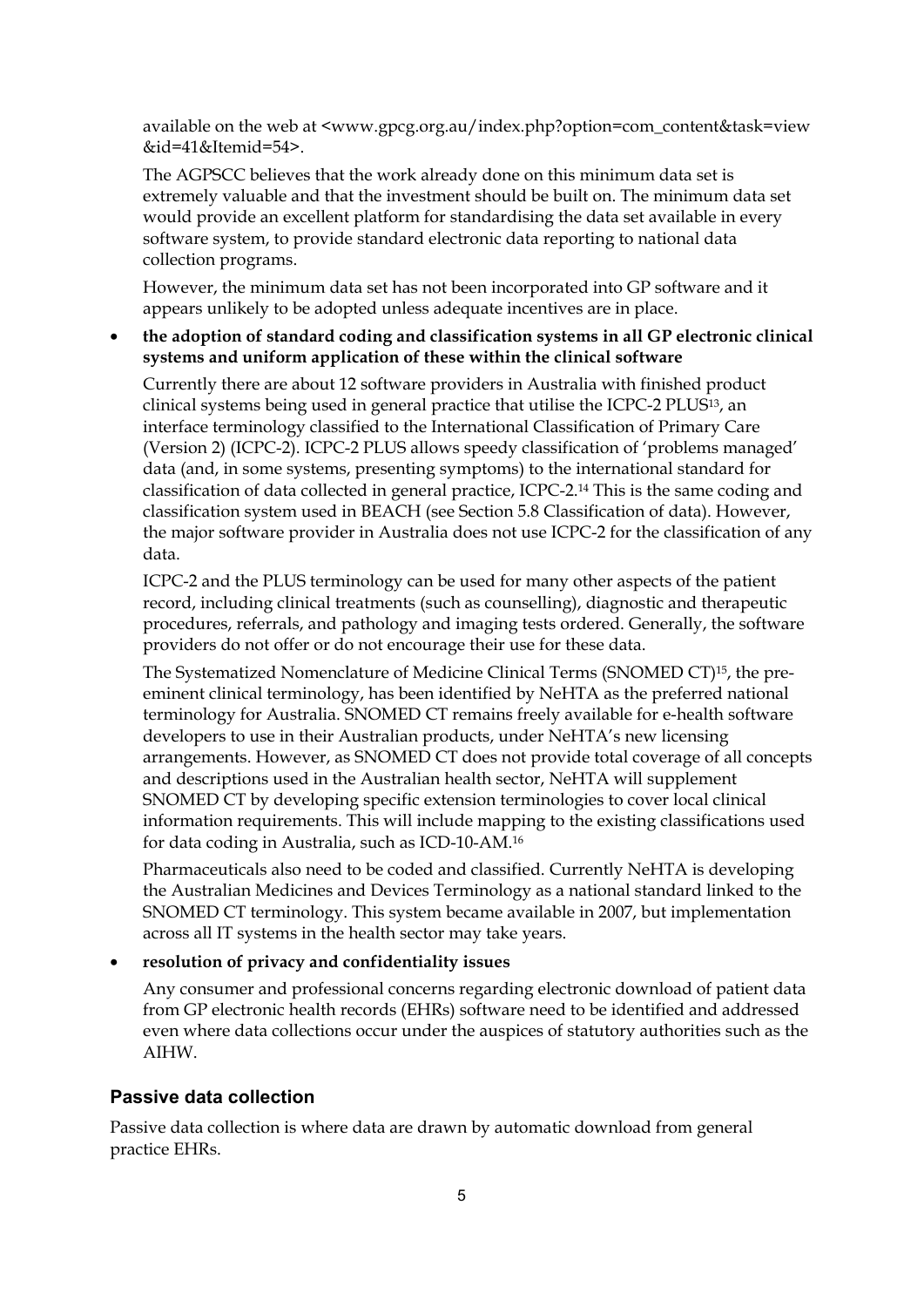Many people have suggested that, with the increased GP uptake of electronic prescribing systems or full clinical systems (that is, EHRs), data can be drawn directly from the GPs' clinical computers. Some also suggest that patient-based longitudinal data could be gained by such means. This is being done in some divisions of general practice for selected morbidity topics in projects such as the National Primary Care Collaboratives program.17 However, obtaining reliable data at the national level for all aspects of care and for all data elements collected in BEACH presents a major challenge.

To obtain a national random sample of practising GPs, each GP must have an equal chance of selection and this is not possible until all GPs are using EHRs. GPs who use computers for clinical practice differ from those who do not. They are younger and more likely to have graduated in Australia, be Fellows of the Royal Australian College of General Practitioners (FRACGP), work in larger practices, practise outside major cities, be female, and less likely to bulk-bill all patients, than those who do not use a computer for clinical purposes.18 Sampling from only those GPs with EHRs would therefore give a biased national result.

Passive data collection also requires complete records with valid data in all compulsory fields. Proposals to randomly sample current EHRs are based on an assumption that all of the GPs (and the practice nurses) enter all of the required data, all of the time, for all patients—that is, that they are virtually paperless. Many GPs currently have electronic prescribing systems available but not full EHRs, or they use their EHRs for prescribing only (see Chapter 4). Henderson et al. recently published a more detailed analysis of the BEACH data demonstrating the extent to which individual GPs use their computers for clinical purposes. This study demonstrated that only about one in five GPs used all the functions that would be required to collect the BEACH data set and submit it electronically to the AGPSCC.19

#### **Active electronic data collection**

Active electronic data collection requires participants to manually enter all compulsory data into an electronic data collection tool (for example an Internet-based data collection form). Information would not be extracted from existing electronic records.

A longitudinal crossover study in 2002–03 by the FMRC, commissioned by the RACGP and the Western Sydney Division of General Practice, demonstrated that using a purpose-built data collection software module on the GPs' desktops resulted in low compliance by the GPs and poor data quality, with much less data recorded than in the paper-based BEACH collection. The results of this study clearly indicated that any active data collection program must use software that is integrated with, and automatically uses data already in, the GPs' EHRs.20

#### **Possible ways to move forward**

The methodological studies leading up to BEACH and the BEACH program itself have demonstrated that it is not necessary or practical to collect all of the data for all of the patients all of the time to gain a reliable national picture of GP activity.

Electronic data collection (PC- or web-based), in which randomly sampled GPs record data for all the necessary BEACH data elements for a sample of patients—on computer instead of paper—could be introduced as a process integrated with GPs' desktop EHR software. The relevant data already recorded in the EHR could be transferred to a 'plug in' data collection tool. Such a process has been used in a limited way in the National Primary Care